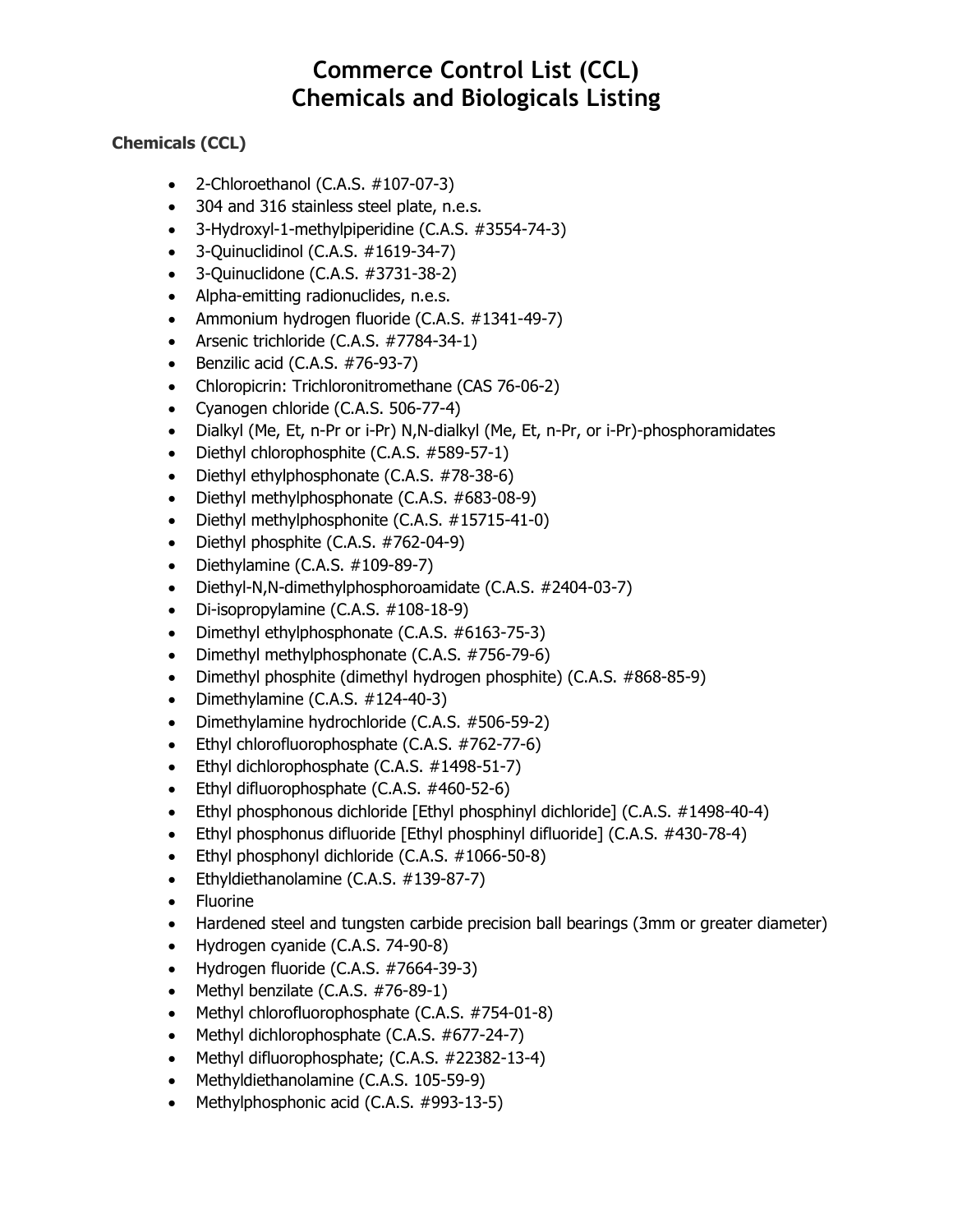- Methylphosphonothioic dichloride (C.A.S. #676-98-2)
- Monel plate
- N Diethylisobutanamidine (C.A.S. #1342789-47-2) N
- N,N Diethylacetamidine (C.A.S. #14277-06-6)
- N,N-Dialkyl (Me, Et, n-Pr or i-Pr) aminoethane-2-ols and corresponding protonated salts
- N,N-Dialkyl (Me, Et, n-Pr or i-Pr) aminoethyl-2-chlorides and corresponding protonated salts
- N,N-Dialkyl (Me, Et, n-Pr or i-Pr) phosphoramidic dihalides
- N,N-Diethylaminoethanol (C.A.S. #100-37-8)
- N,N-Diethylbutanamidine (C.A.S. #53510-30-8)
- N,N-Diethylpropanamidine (C.A.S. #84764-73-8)
- N,N-Diisopropylaminoethanethiol hydrochloride (C.A.S. #41480-75-5)
- N,N-Diisopropyl-beta-aminoethane thiol (C.A.S. #5842-07-9)
- N,N-Diisopropyl-beta-aminoethanol (C.A.S. #96-80-0)
- N,N-Diisopropyl-beta-aminoethyl chloride (C.A.S. #96-79-7)
- N,N-Diisopropyl-beta-aminoethyl chloride hydrochloride (C.A.S. #4261-68-1)
- N,N-Diisopropylbutanamidine (C.A.S. #1315467-17-4)
- N,N-Diisopropylformamidine (C.A.S. #857522-08-8)
- N,N-Dimethylacetamidine (C.A.S. #2909-14-0)
- N,N-dimethylamino-phosphoryl dichloride (C.A.S. #677-43-0)
- N,N-Dimethylbutanamidine (C.A.S. #1340437-35-5)
- N,N-Dimethylformamidine (C.A.S. #44205-42-7)
- N,N-Dimethylisobutanamidine (C.A.S. #321881-25-8)
- N,N-Dimethylpropanamidine (C.A.S. #56776-14-8)
- N,N-Dipropylacetamidine (C.A.S. #1339586-99-0)
- N,N-Dipropylbutanamidine (C.A.S. #1342422-35-8)
- N,N-Dipropylformamidine (C.A.S. #48044-20-8)
- N,N-Dipropylisobutanamidine (C.A.S. #1342700-45-1)
- N,N-Dipropylpropanamidine (C.A.S. #1341496-89-6)
- N-Diethylformamidine (C.A.S. #90324-67-7) N
- Nitric acid in concentrations of 20 weight percent or greater
- O,O-Diethyl phosphorodithioate (C.A.S. #298-06-6)
- O,O-Diethyl phosphorothioate (C.A.S. #2465-65-8)
- PFIB: 1,1,3,3,3-Pentafluoro-2-(trifluoromethyl)-1-propene (C.A.S. 382-21-8)
- Phosgene: Carbonyl dichloride (C.A.S. 75-44-5)
- Phosphorus oxychloride (C.A.S. #10025-87-3)
- Phosphorus pentachloride (C.A.S. #10026-13-8)
- Phosphorus pentasulfide (C.A.S. #1314-80-3)
- Phosphorus trichloride (C.A.S. #7719-12-2)
- Pinacolone (C.A.S. #75-97-8)
- Pinacolyl alcohol (C.A.S. #464-07-3)
- Potassium bifluoride (C.A.S. #7789-29-9)
- Potassium cyanidw (C.A.S. #151-50-8)
- Potassium fluoride (C.A.S. #7789-23-3)
- Sodium bifluoride (C.A.S. #1333-83-1)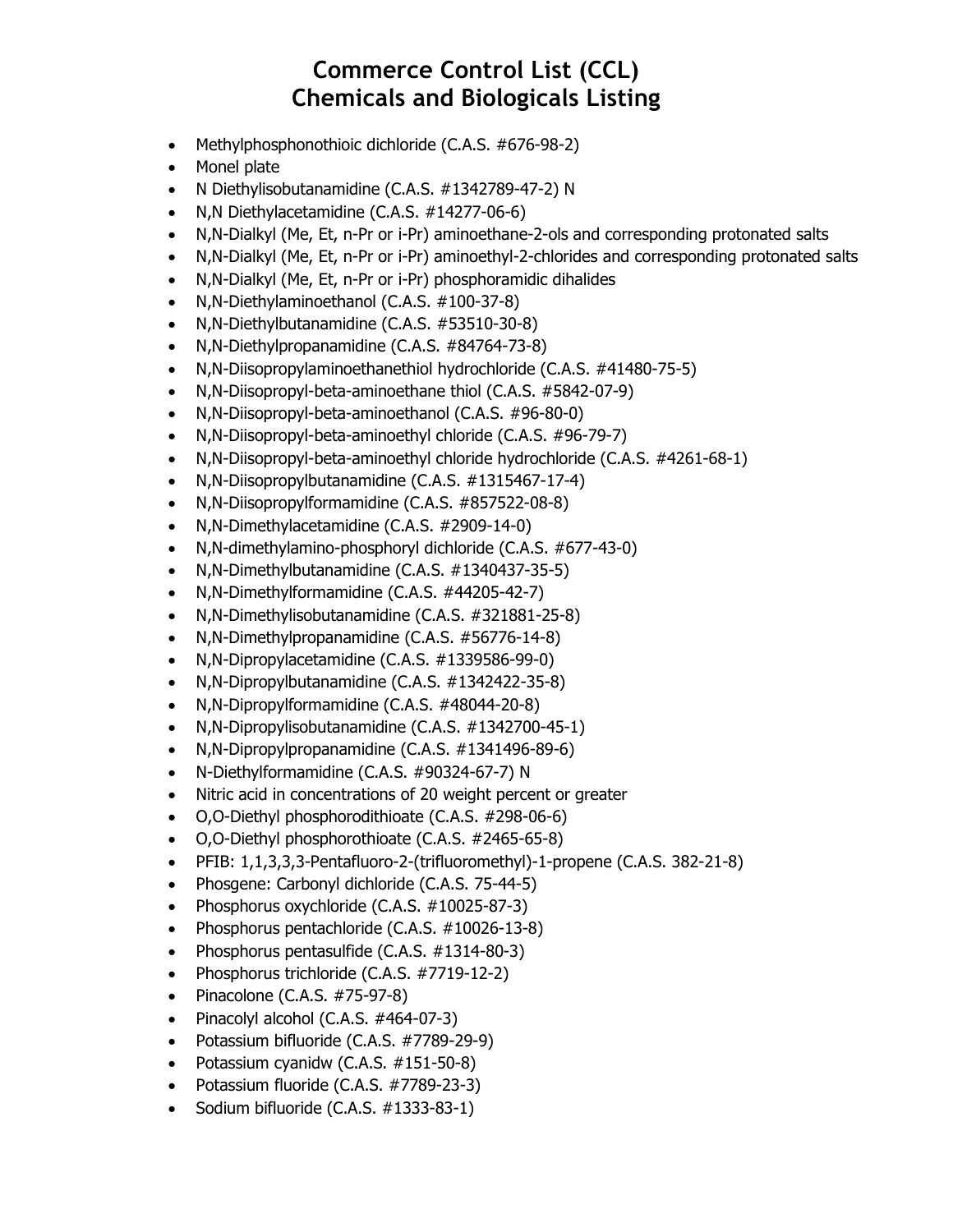- Sodium cyanide (C.A.S. #143-33-9)
- Sodium fluoride (C.A.S. #7681-49-4)
- Sodium hexafluorosilicate (C.A.S. #16893-85-9)
- Sodium sulfide  $(C.A.S. #1313-82-2)$
- Sulfur dichloride (C.A.S. #10545-99-0)
- Sulfur monochloride (C.A.S. #10025-67-9)
- Thiodiglycol (C.A.S.  $\#111-48-8$ )
- Thionyl chloride (C.A.S. #7719-09-7)
- Tributyl phosphate
- Triethanolamine (C.A.S. #102-71-6)
- Triethanolamine hydrochloride (C.A.S. #637-39-8)
- Triethyl phosphite (C.A.S. #122-52-1)
- Tri-isopropyl phosphite (C.A.S. #116-17-6)
- Trimethyl phosphite (C.A.S. #121-45-9)

#### **Biological Agents (CCL)**

- Abrin
- Aflatoxins
- African horse sickness virus
- African swine fever virus
- Andean potato latent virus (Potato Andean latent tymovirus)
- Andes virus
- Avian influenza (AI) viruses that cause at least 75% mortality in 4- to 8-week-old chickens infected intravenously
- Avian influenza (AI) viruses that have an intravenous pathogenicity index (IVPI) in 6-weekold chickens greater than 1.2
- Bacillus anthracis
- Bluetongue virus
- Botulinum toxins
- Brucella abortus
- Brucella melitensis
- Brucella suis
- Burkholderia mallei (Pseudomonas mallei)
- Burkholderia pseudomallei (Pseudomonas pseudomallei)
- Chapare virus
- Chikungunya virus
- Chlamydia psittaci (Chlamydophila psittaci)
- Choclo virus
- Cholera toxin
- Classical swine fever virus (Hog cholera virus)
- Clavibacter michiganensis subspecies sepedonicus (syn. Corynebacterium michiganensis subspecies sepedonicum or Corynebacterium sepedonicum)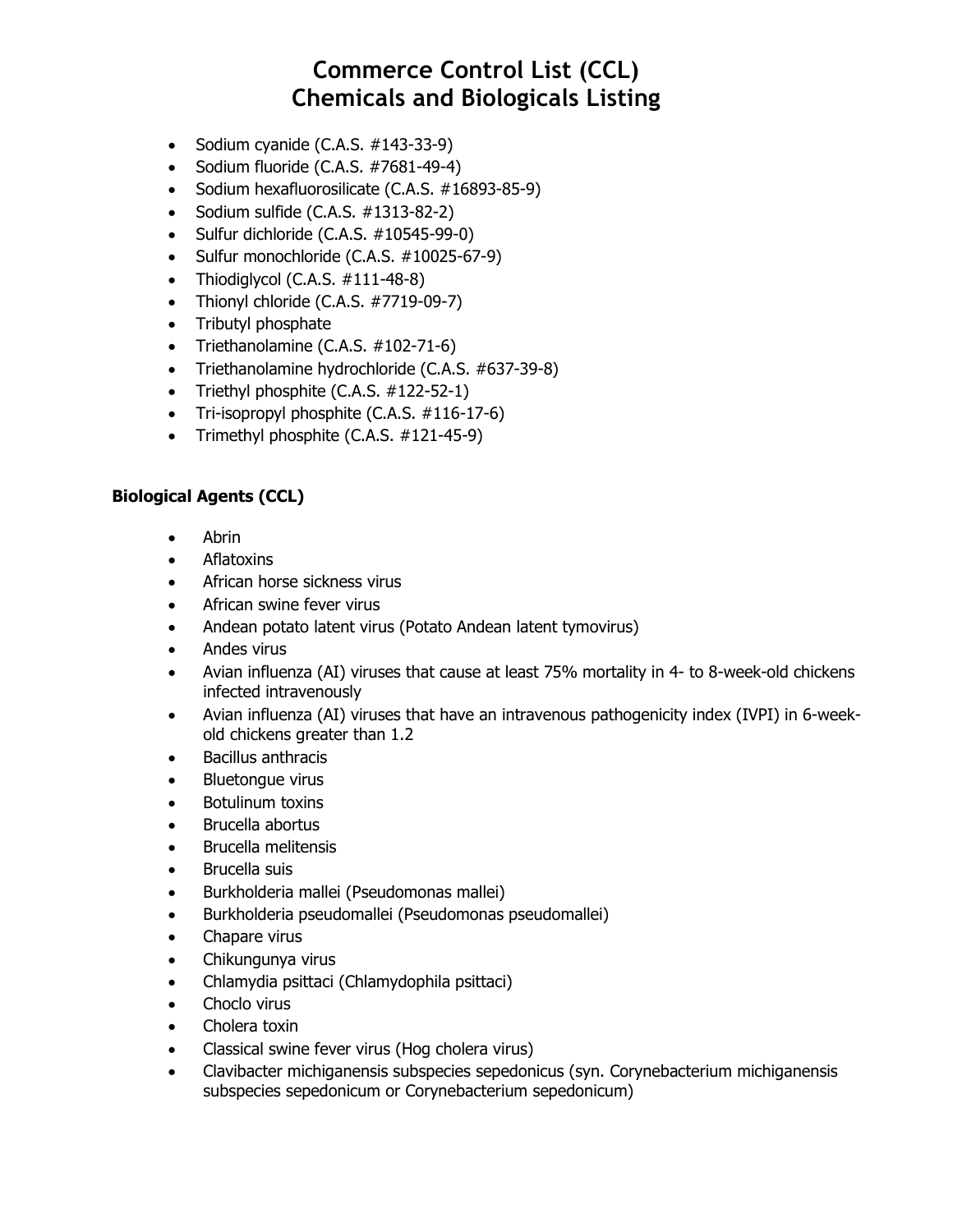- Clostridium baratii, botulinum neurotoxin producing strains
- Clostridium botulinum
- Clostridium butyricum, botulinum neurotoxin producing strains
- Clostridium perfringens alpha, beta 1, beta 2, epsilon and iota toxins
- Clostridium perfringens, epsilon toxin producing types
- Clostriduim argentinense (formerly known as Clostridium botulinum Type G), botulinum neurotoxin producing strains
- Coccidioides immitis
- Coccidioides posadasii
- Cochliobolus miyabeanus (Helminthosporium oryzae)
- Colletotrichum kahawae (Colletotrichum coffeanum var. virulans)
- Conotoxins
- Coxiella burnetii
- Crimean-Congo hemorrhagic fever virus
- Diacetoxyscirpenol
- Dobrava-Belgrade virus
- Eastern equine encephalitis virus
- Ebolavirus (includes all members of the Ebolavirus genus)
- Foot-and-mouth disease virus
- Francisella tularensis
- Goatpox virus
- Guanarito virus
- Hantaan virus
- Hendra virus (Equine morbillivirus)
- HT-2 toxin
- Japanese encephalitis virus
- Junin virus
- Kyasanur Forest disease virus
- Laguna Negra virus
- Lassa virus
- Louping ill virus
- Lujo virus
- Lumpy skin disease virus
- Lymphocytic choriomeningitis virus
- Machupo virus
- Magnaporthe oryzae (Pyricularia oryzae)
- Marburgvirus (includes all members of the Marburgvirus genus)
- Microcyclus ulei (syn. Dothidella ulei)
- Microcystins (Cyanginosins)
- Middle East respiratory syndrome-related coronavirus (MERS-related coronavirus)
- Modeccin
- Monkeypox virus
- Murray Valley encephalitis virus
- Mycoplasma capricolum subspecies capripneumoniae ("strain F38")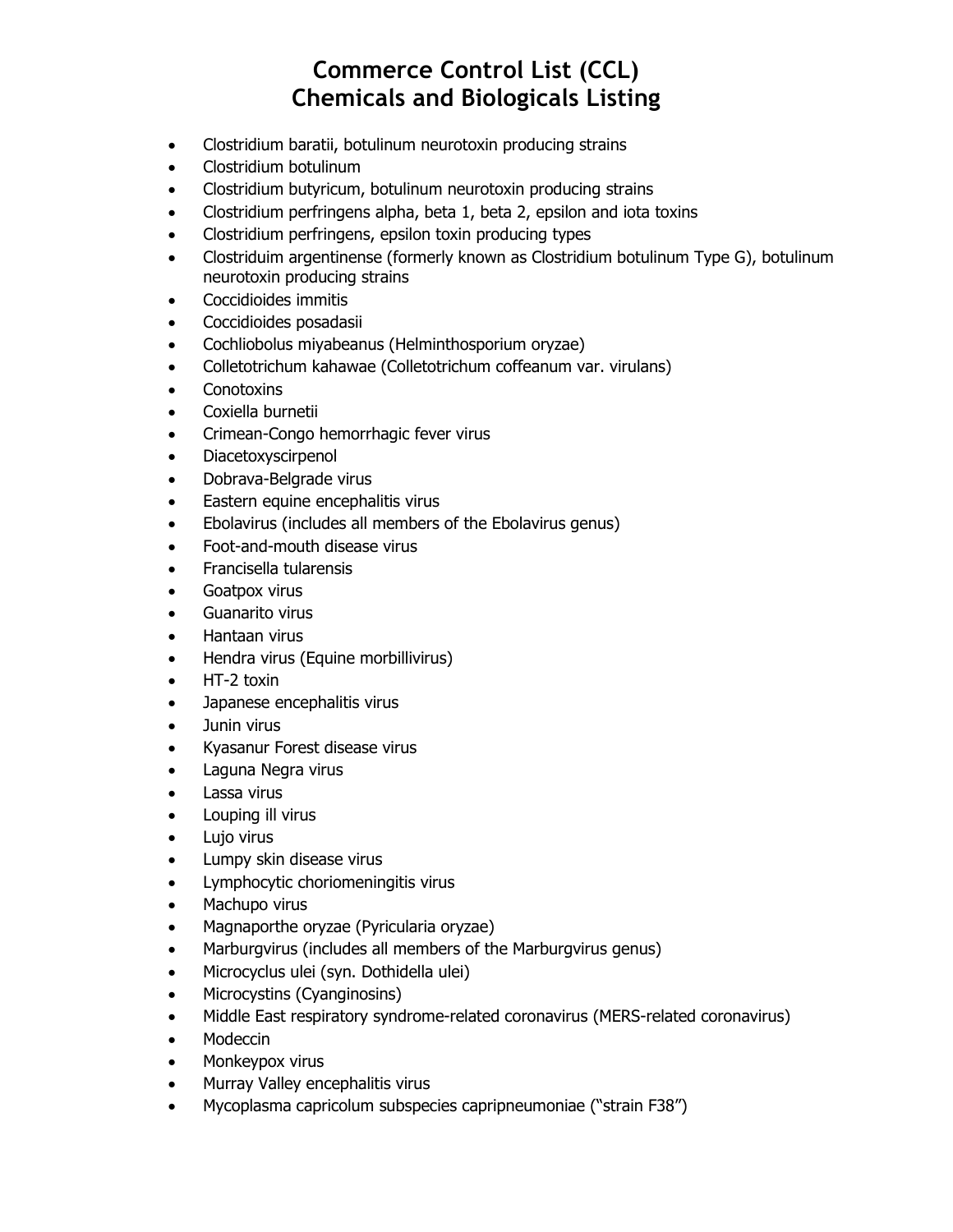- Mycoplasma mycoides subspecies mycoides SC (small colony) (a.k.a. contagious bovine pleuropneumonia)
- Newcastle disease virus
- Nipah virus
- Omsk hemorrhagic fever virus
- Oropouche virus
- Peronosclerospora philippinensis (Peronosclerospora sacchari)
- Peste-des-petits ruminants virus
- Phoma glycinicola (formerly Pyrenochaeta glycines) [this fungus is identified on the APHIS "select agents" list
- Porcine Teschovirus
- Potato spindle tuber viroid
- Powassan virus
- Puccinia striiformis (syn. Puccinia glumarum)
- Puccinnia graminis ssp. graminis var. graminis/Puccinia graminis ssp. graminis var. stakmanii (Puccinia graminis [syn. Puccinia graminis f. sp. tritici])
- Rabies virus and all other members of the Lyssavirus genus
- Ralstonia solanacearum, race 3, biovar 2
- Raythayibactor toxicus [this bacterium is identified on the APHIS "select agents" list
- Reconstructed 1918 influenza virus
- Ricin
- Rickettsia prowazekii
- Rift Valley fever virus
- Rinderpest virus
- Rocio virus
- Sabia virus
- Salmonella enterica subspecies enterica serovar Typhi (Salmonella typhi)
- **Saxitoxin**
- Sclerophthora rayssiae var. zeae
- Seoul virus
- Severe acute respiratory syndrome-related coronavirus (SARS-related coronavirus)
- Sheeppox virus
- Shiga toxin producing Escherichia coli (STEC) of serogroups O26, O45, O103, O104, O111, O121, O145, O157, and other shiga toxin producing serogroups. Includes inter alia, enterohaemorrhagic E. coli (EHEC), verotoxin producing E. coli (VTEC) or verocytotoxin producing E. coli (VTEC)
- Shiga toxins (shiga-like toxins, verotoxins, and verocytotoxins)
- Shigella dysenteriae
- Sin Nombre virus
- St. Louis encephalitis virus
- Staphylococcus aureus enterotoxins, hemolysin alpha toxin, and toxic shock syndrome toxin (formerly known as Staphylococcus enterotoxin F)
- Suid herpesvirus 1 (Pseudorabies virus; Aujeszky's disease)
- Swine vesicular disease virus